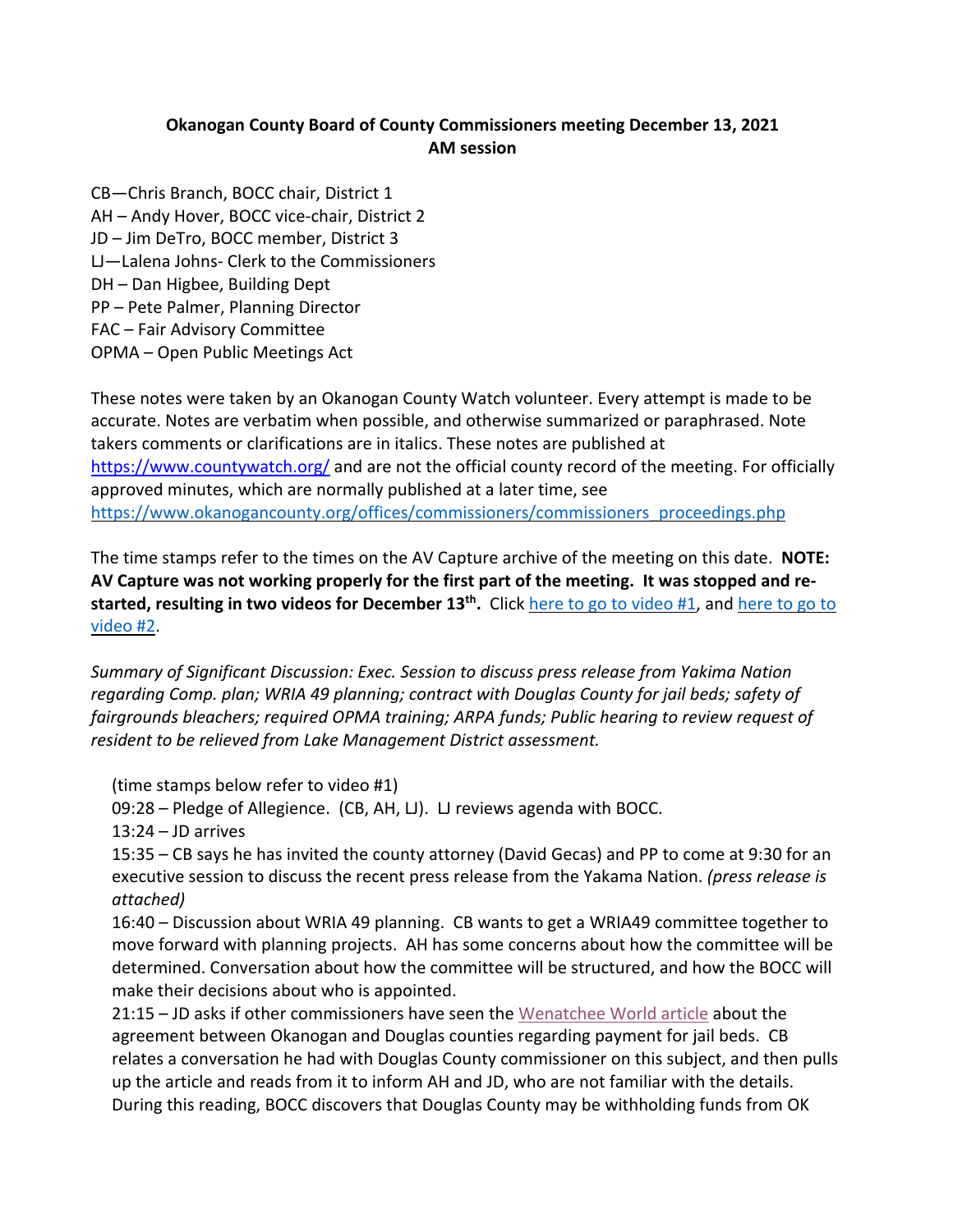County. AH reacts angrily and suggests terminating the contract entirely as soon as they can legally do so. CB recommends contacting Douglas county to see if they can work something out.

31:30 – AH has short discussion with LJ about an e-mail regarding capital facilities.

33:00 – CB mentions that Naomi (Fairgrounds director) had someone come to look at

grandstands at fairground. AH says that means now there is a problem. *(this discussion is cut short due to Exec. Session and is continued when BOCC returns from that.)*

38:10 – BOCC goes into Executive session with David Gecas and Pete Palmer to discuss potential litigation regarding Comprehensive Plan.

51:35 – BOCC returns from Exec Session to resume regular meeting.

53:40 – CB reminds BOCC that they are all required to do some OPMA training every 4 years. They agree that they should do that. CB brings up a specific example of the FAC and whether they are required to follow the OPMA. Mentions another group he was in where that discussion came up.

56:35 – Discussion about fairgrounds and the fact that an engineer was hired to look at the bleachers and does that open the county to liability due to the fact that they now have an expert opinion saying that the bleachers are unsafe. The county doesn't have funds to replace them. Do they tear down the bleachers until there are funds available? Discussion about how to approach legislature with examples of how regulations restrict local govt ability to operate. Should they get a second opinion? Conversation about possible funding sources (infrastructure? Tourism money?). AH asks about LTAC board – LJ explains how the rules work and how much influence the BOCC has over how LTAC distributes funds.

1:10:35 – CB says that the PUD wants to come to talk about their "thing". *(No details about what the "thing" is.)* More discussion about various projects and how they are prioritized. 1:14:30 – Discussion about a contingency plan for securing ARPA funds and whether they can use bonds and what the limits are for bonding various projects. CB says he couldn't find anything that says ARPA funds can be used for purchasing property, and recites his arguments for why Okanogan County needs a new building for the courts.

1:25:45 – JD mentions an e-mail he received asking about the Senior Center Board. Discussion about what the e-mail is referring to as OK county doesn't have a board by that name. 1:28:50 – CB brings up the upcoming interviews for District Court Judge scheduled for this afternoon. BOCC agrees that applicants have provided very thorough written documentation so in-person interview doesn't have to include questions they already have answers to.

*Video ends at this point. There was a short discussion with County Clerk about training a new employee which was not captured on video. The BOCC then went into executive session to discuss the District Court Judge applicants.*

*The rest of the morning portion of the meeting is on Video #2.*

## *Time Stamps for the following notes refer to Video #2*

The first 14:34 is during exec session when BOCC is not present. There appears to be about 10 minutes missing, as the BOCC appear again in the middle of a conversation. AH tells CB and JD that he has heard from the Public Health Dept that they may be able to use some Covid funds to pave the Agriplex parking lot. There is a very short time line (March 2022) and Public Works